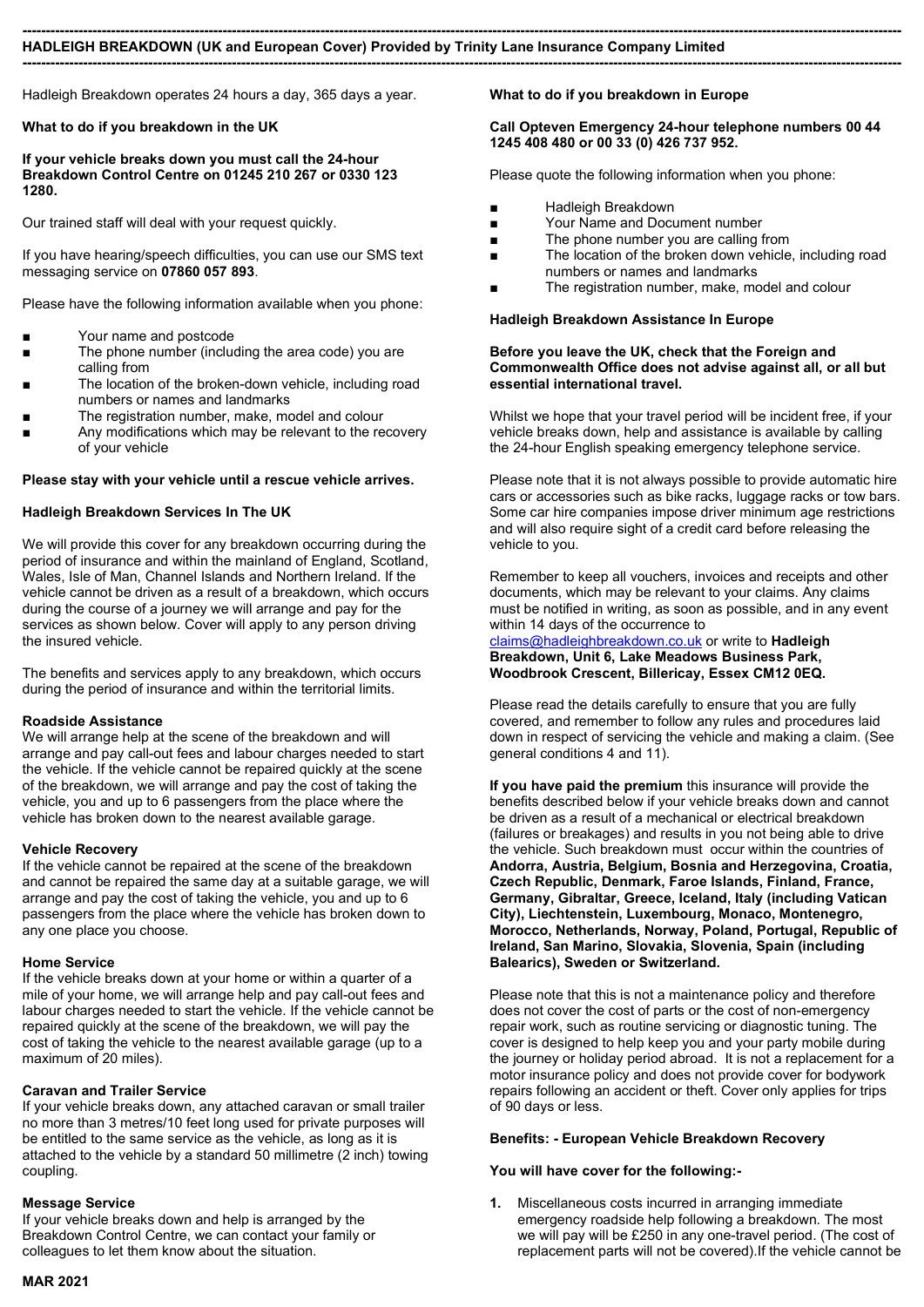repaired quickly at the scene of the breakdown we will arrange and pay the cost of taking the vehicle, you and five passengers to a nearby garage for it to be repaired at your cost.

- 2. If, as a result of a breakdown you miss your pre-booked sea crossing, we will refund the cost of any replacement sea crossing occurring within 24 hours of the original departure time.
- 3. If the vehicle is out of use for a period of more than 8 hours as a result of a breakdown or due to death, injury or serious illness of the only available driver, we will refund the following costs and expenses as long as they are as a direct result of the breakdown or illness and are paid immediately after the breakdown or illness. (In the case of illness a Doctor's report will be required).
	- a) the cost of recovery of the vehicle to the nearest garage or railway.
	- b) freight costs to obtain any replacement part, which is not available locally (You must pay the cost of the parts and any Customs Duty to us, by credit or debit card).
	- c) the cost of one of the following:
		- Hiring one replacement vehicle up to £70 per day and £800 in total. This benefit commences 7 days before the intended departure date of any pre-booked holiday. (A garage report will be required).

And/or:

Extra hotel accommodation costs for you and each member of your party up to £30 per person per day incurred during the journey to and from the holiday location up to a maximum of 5 days. (We will not pay for meals or drinks).

- Hiring one chauffeur in the event of a serious illness of the only available driver in your party, up to £100 per day and £500 in total.
- Economy air fares or second-class rail fares so that you and your party can finish your journey or return home.

#### Before you arrange emergency travel or hotel accommodation, you must call IMA (UK) for their agreement. We will only refund amounts covered by this insurance if we receive valid invoices and receipts.

- d) the cost of recovering the vehicle to your home if it cannot be repaired before your planned return date or costs incurred in travelling from your home or holiday location to the scene of the breakdown to collect the vehicle after repair. (Such cost must not be more than economy class airfare plus miscellaneous additional expenses not exceeding £50).
- e) the cost of emergency repairs to secure the vehicle in the event that it is damaged by attempted theft or break-in up to a maximum of £100 (a Police report will be required).

## Exceptions:-

- 1. This section does not cover
	- breakdowns due to lack of petrol, oil, water or frost damage or the use of the vehicle for racing, pacemaking, or being in any contest or speed trial or any rigorous reliability testing
	- the cost of any repair apart from repairs covered under Section 1
	- the cost of spare parts or emergency windscreens
	- expenses incurred in ordering incorrect replacement parts where this is due to insufficient or wrong information being given by you; or
	- the cost of returning hired vehicles to the Hire Company
- 2. If the vehicle suffers damage and it is considered to be a write-off (the cost of repairs are greater than the market value of the vehicle) subsection 3(d) will not apply where the vehicle has comprehensive motor insurance. Where the vehicle is subject to third party insurance, cover will be limited to the market value of the vehicle. If this situation arises, we reserve the right to conduct negotiations direct with the motor insurers.

## **Definitions**

We, us, our - Trinity Lane Insurance Company Limited. The administrators – Kingfisher Insurance Services Limited, Level 15, The Gherkin, 30 St Mary Axe, London EC3A 8EP. You, your - the person named as 'the insured' in the schedule Document of insurance - this leaflet together with the schedule, form your Hadleigh Membership Document.

Period of insurance - the period of time covered by this insurance (as shown in the schedule).

Breakdown - mechanical or electrical breakdown (failures or breakages), flat batteries, punctures, out of fuel, ignition keys lost or locked in the vehicle or damage that is caused by an accident, vandalism, fire or theft and results in you not being able to drive your vehicle.

Your vehicle – any vehicle specified in the schedule or notified to and accepted by us.

Home - the place where your vehicle is normally kept. Territorial limits – within the mainland of England, Scotland, Wales, Isle of Man, Channel Islands and Northern Ireland. Trinity Lane Insurance Company Limited – Authorised Insurer, registered in Gibraltar No 119979. Registered Office: First Floor Grand Ocean Plaza, Ocean Village, Gibraltar. Trinity Lane Insurance Company Limited is regulated by the Gibraltar Financial Services Commission and subject to limited regulation by the Financial Conduct Authority in respect of underwriting crossborder insurance business in the UK (No. 929608).

## General Exclusions

### This insurance does not cover the following: -

- 1. Any costs or expenses other than roadside assistance and/or recovery to the nearest available garage where the breakdown occurs within the first 24 hours of the policy commencing.
- 2. Vehicles which are broken down at the time of and/or the place of purchase.
- 3. If the vehicle is recovered by sea or air, any amount which is more than the cost of taking the vehicle to the nearest port or airport.
- 4. Any ferry fares or toll fees.
- 5. Compensation due to delays to transport services.
- 6. Loss or damage to the vehicle or its contents, or any valuables carried in the vehicle.
- 7. Damage or costs incurred as a direct result of gaining access to the vehicle following your request for assistance.
- 8. The cost of taking the vehicle and its passengers to more than one address after any one breakdown.
- 9. The cost of recovering the vehicle and its passengers if the vehicle can be repaired within a reasonable period of time at or near the place where it has broken down.
- 10. The cost of any parts, emergency windscreens, components or materials used to repair the vehicle.
- 11. Any costs or expenses for any service, which is not arranged by the Breakdown Control Centre.
- 12. Any costs or expenses if the breakdown is covered by any other insurance or recovery service.
- 13. Any request for service if the vehicle has been used, (from the time you bought it) for private hire, public hire, racing, rally, pacemaking or in any contest or speed trial or any rigorous reliability testing or on a derestricted road such as the Nurburgring race track.
- 14. Any costs or expenses for any specialist charges such as locksmiths, fuel draining and winching.
- 15. Any costs associated with the carriage of livestock or vehicles or trailers associated with such carriage.
- 16. Any request for service if the vehicle is off road or cannot be reached due to snow, mud, sand or flood.
- 17. Any request for service if the vehicle is considered to be dangerous or illegal to repair or transport.
- 18. The repair or recovery of your vehicle if it breaks down at the premises of a motor trader or repairer.
- 19. Any results of war, invasion, act of foreign enemy, hostilities (whether war is declared or not), civil war, rebellion, revolution, military or usurped power.
- 20. Claims totalling more than £3,500 in any year or the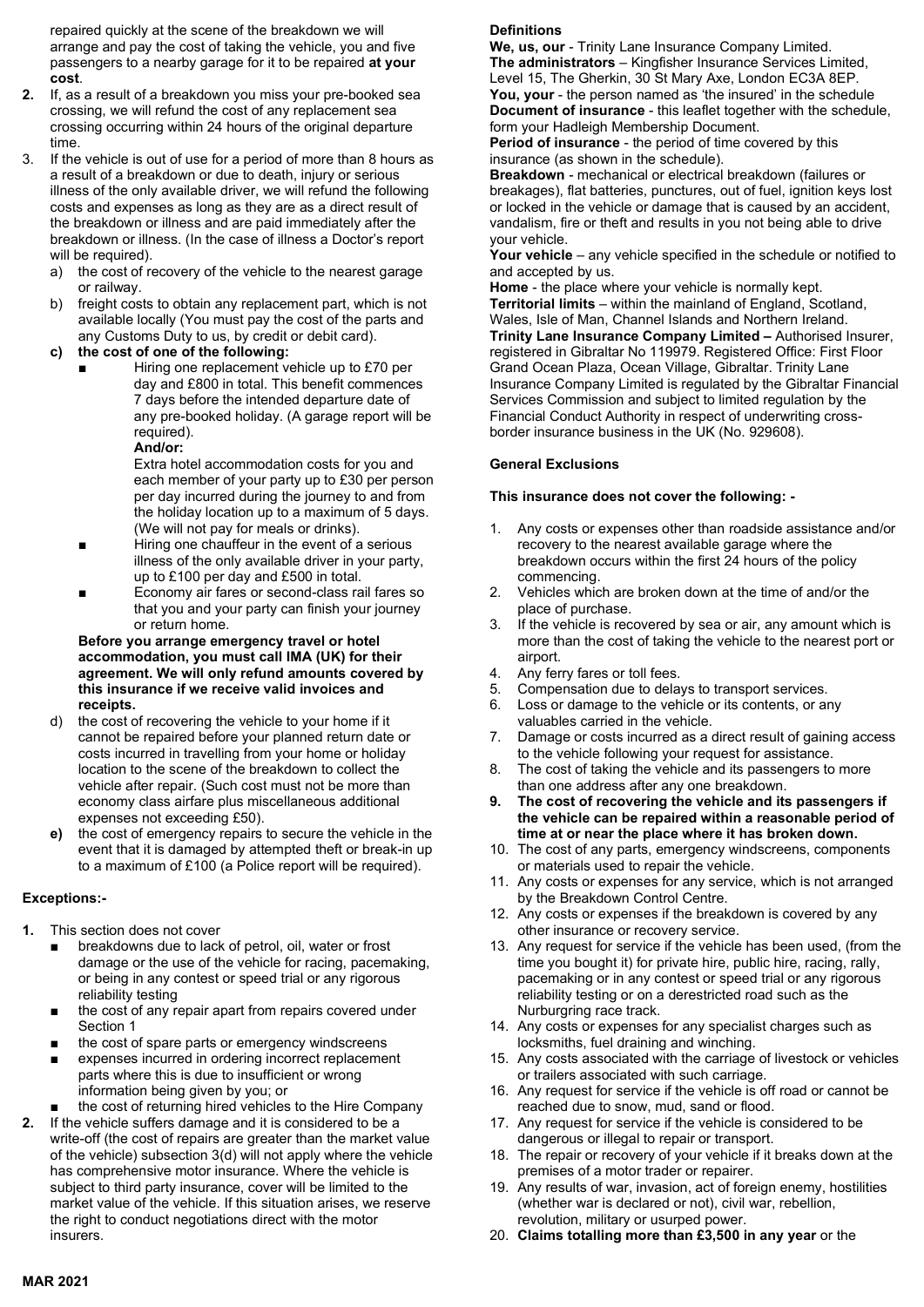market value of the vehicle, whichever is less, during the period of insurance.

- 21. Direct or indirect loss, damage or liability caused by, contributed to or arising from:
	- Ionising radiation or contamination from any radioactive nuclear fuel, or from any nuclear waste from burning nuclear fuel;
	- The radioactive, toxic, explosive or other dangerous property of any explosive nuclear assembly or nuclear part of that assembly;
	- Pressure waves caused by aircraft and other flying objects.

# General Conditions

- 1. We will only provide the cover described in this insurance if:
	- You have met all the terms and conditions in this document of insurance.
	- The information you have given to us is, as far as you know, correct and complete. (Any payment made under this insurance will be based on the original information given to us).
	- The vehicle is in good working order and in normal use. If you have failed to give us complete and accurate information or have not met the terms and conditions, this could lead to your claim being denied or the insurance not being valid.
- 2. This insurance only applies to you and cannot be transferred to anyone else.
- The vehicle must not be used outside the UK if the Foreign and Commonwealth Office advises against all, or all but essential international travel.
- The vehicle must not be used outside the United Kingdom for more than 90 days in a row or more than 120 days in total during the period of insurance.
- 5. If you are travelling abroad you must ensure that the vehicle is in an efficient and roadworthy condition at the start of the journey or holiday and it has been regularly serviced by a garage or yourself in accordance with the manufacturer's recommendations.
- 6. If your vehicle breaks down (whether or not you need immediate service), you must immediately tell the Breakdown Control Centre.
- 7. Roadside help or recovery will only be provided if you or the driver stays with the vehicle until a rescue vehicle arrives.
- 8. If a claim is made which you or anyone acting on your behalf knows is false, fraudulent or exaggerated, we will not pay the claims and cover under this insurance will end.
- 9. You must take all reasonable steps to prevent a breakdown, and your vehicle must not be driven in an unsafe or unroadworthy condition or until recommended repairs have been carried out.
- 10. You must carry a roadworthy spare tyre or tyre repair/inflation kit with your vehicle (except Motorbikes) at all times. If locking wheel nuts are fitted you must also carry the key/tool to remove them.
- 11. You must keep a spare set of keys for the vehicle at the home address and when outside the United Kingdom you must take both sets with you.
- 12. The vehicle must have an MOT (unless exempt), be taxed, insured and registered in the UK at the time of the breakdown.
- 13. You must keep your vehicle properly maintained and serviced.
- 14. This insurance only covers the vehicle specified in the schedule. You must tell Kingfisher Insurance Services Limited about any change of vehicle immediately.
- 15. You must take all reasonable steps to avoid or minimise any loss arising out of a claim under this insurance. Claims arising directly out of financial incapacity will not be covered.
- 16. You must keep all vouchers, invoices and receipts and other documents, which may be relevant to your claim. Any claims must be notified, in writing, as soon as possible, and in any event within 14 days of the occurrence to claims@hadleighbreakdown.co.uk or write to The Breakdown Control Centre, whose address is on page 2, providing full information as to the time, place and circumstances.
- 17. Any documentary evidence and details we may require must be provided at your expense (or your legal representative's expense). You must also have a medical examination if requested to do so.
- 18. You must take reasonable care for the safety and supervision of the vehicle, and if loss or damage occurs whilst it is in the care of a transport company, authority, garage or hotel, the loss or damage must be reported, in writing, to such transport company, authority, garage or hotel.
- 19. You must take all reasonable and practical steps to recover the vehicle if lost or stolen and to discover any guilty person or persons. We can:
	- take over, conduct, defend or settle any claims; and
	- take proceedings, at our own expense and for our own benefit, to recover any payment we have made under this insurance. We will take this action in your name or in the name of anyone else covered by this insurance. You or the person whose name we use must co-operate with us on any matter, which affects this insurance.
- 20. If we incur additional costs beyond the scope of cover which applies, you must reimburse these costs on demand and within 14 days. If assistance is requested whilst cover is not in force our costs will include a handling charge of £200.
- 21. If we accept your claim but disagree with the amount due to you the matter will be passed to an arbitrator who we both agree to. When this happens, the arbitrator must make a decision before you can start proceedings against us.
- 22. If you make any alteration to this insurance we may charge an administration fee.
- 23. We may cancel this insurance by sending 7 days' notice, in writing, to your last known address. This insurance may be cancelled because:
	- you have not paid the premium;
	- you or anyone else covered by this insurance has not met the terms and conditions of this insurance;
	- vou have not provided documentation requested by us or the administrators;
	- a change in your circumstances means we can no longer provide cover;
	- you misrepresent or fail to disclose information that is relevant to this insurance; or
	- you harass any member of our staff or show abusive or threatening behaviour towards them. This is not an exhaustive list.

We will send a refund of premium to the administrators less a charge equal to the period of insurance you have had.

- 24. You can cancel this insurance policy at any time by sending us written notice and returning the schedule. If you cancel your policy within the 14-day withdrawal period, and before the commencement of the policy, we will refund the full premium. If you cancel your policy within the 14-day withdrawal period, but after your policy has commenced, we will refund the part of the premium you have not used subject to a minimum premium of £15 plus IPT. After the 14-day withdrawal period or if a claim has occurred, no return of premium is allowable irrespective of circumstances.
- 25. If you decline to accept our decision on the most suitable course of action then we may limit our liability in respect of any one incident to a maximum of £100.

## Customer Care About our service

We, Trinity Lane Insurance Company Limited, are authorised and regulated by the Gibraltar Financial Services Commission ("GFSC") to underwrite General Insurance business.

The first step is to contact our Quality Department who will review your case. The address is: Hadleigh Breakdown, Unit 6, Lake Meadows Business Park, Woodbrook Crescent, Billericay, Essex CM12 0EQ. Telephone 0330 123 1305. Email: quality@hadleighbreakdown.co.uk

Trinity Lane Insurance Company Limited has appointed Hadleigh Breakdown to manage claims and complaints on their behalf. If you are not satisfied with their response you should email: guality@trinitylane.co.uk. Alternatively you can write to: General